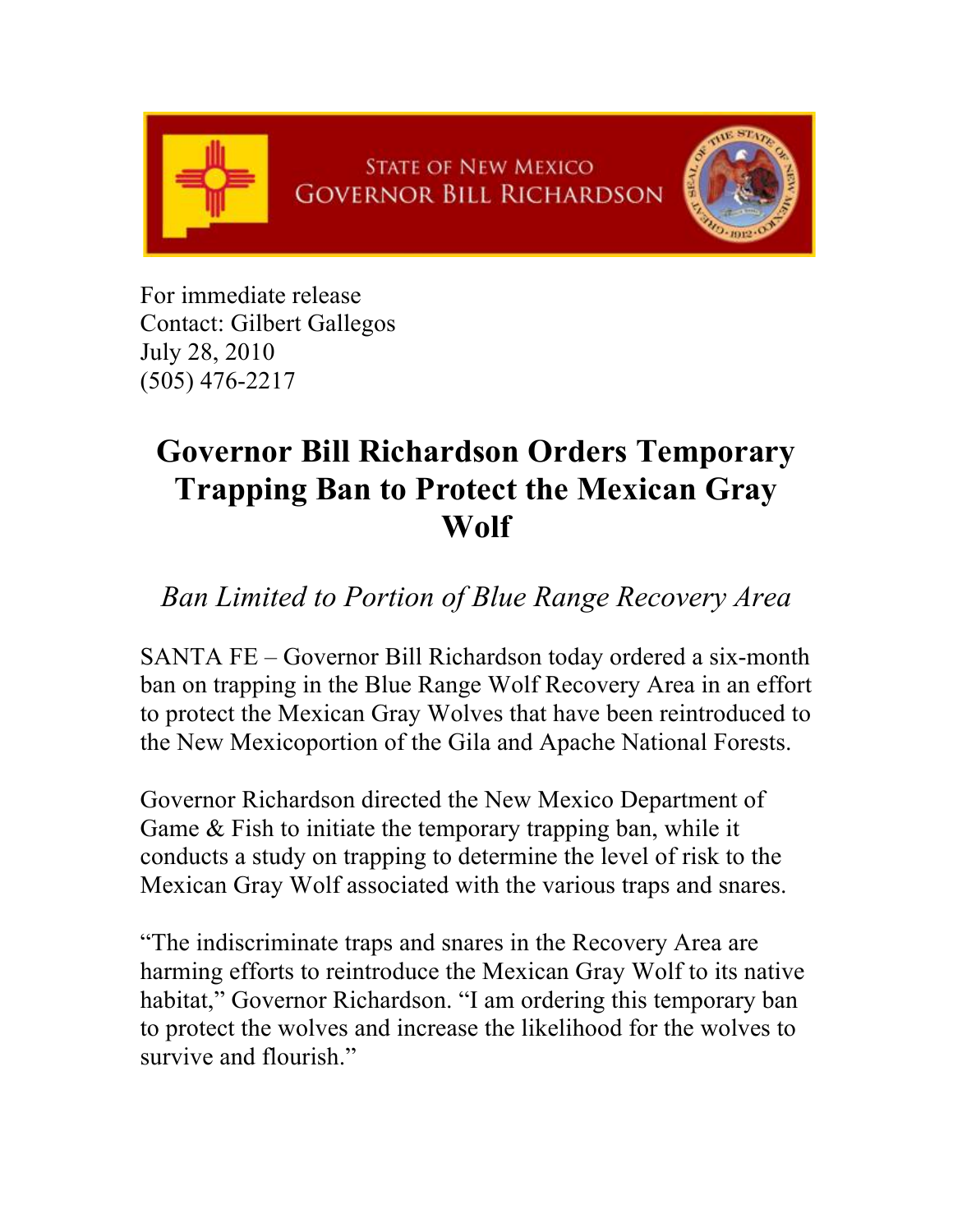Governor Richardson signed the following Executive Order today, directing the ban:

## **EXECUTIVE ORDER 2010-029**

## **TEMPORARY BAN OF TRAPPING IN THE BLUE RANGE WOLF RECOVERY AREA**

**WHEREAS,** the Mexican Gray Wolf is the smallest, rarest, and most genetically distinct subspecies of the Gray Wolf;

**WHEREAS,** the Mexican Gray Wolves that once widely roamed New Mexico, Arizona, Texas, and the Republic of Mexico are now nearly extinct, suffering from the results of human development, reduction in habitat, and hunting;

**WHEREAS,** the Mexican Gray Wolf was listed as endangered under the federal Endangered Species Act in 1976, and all known wild Mexican Gray Wolves were caught and put into a captive breeding program;

**WHEREAS,** the Gray Wolf species, of which the Mexican Gray Wolf is a subspecies, was listed as endangered under the New Mexico Wildlife Conservation Act in 1976;

 **WHEREAS**, in 1998, the U.S. Fish and Wildlife Service reintroduced the Mexican Gray Wolf to a portion of its historic range in New Mexico and Arizona within the Blue Range Wolf Recovery Area ("Recovery Area"), which is comprised of the Gila and Apache National Forests;

 **WHEREAS**, the U.S. Fish and Wildlife Service's goal was to restore at least 100 free-roaming Mexican Gray Wolves in the Recovery Area by 2005, but as of 2010, only 39 individual Mexican Gray Wolves are surviving in the wild;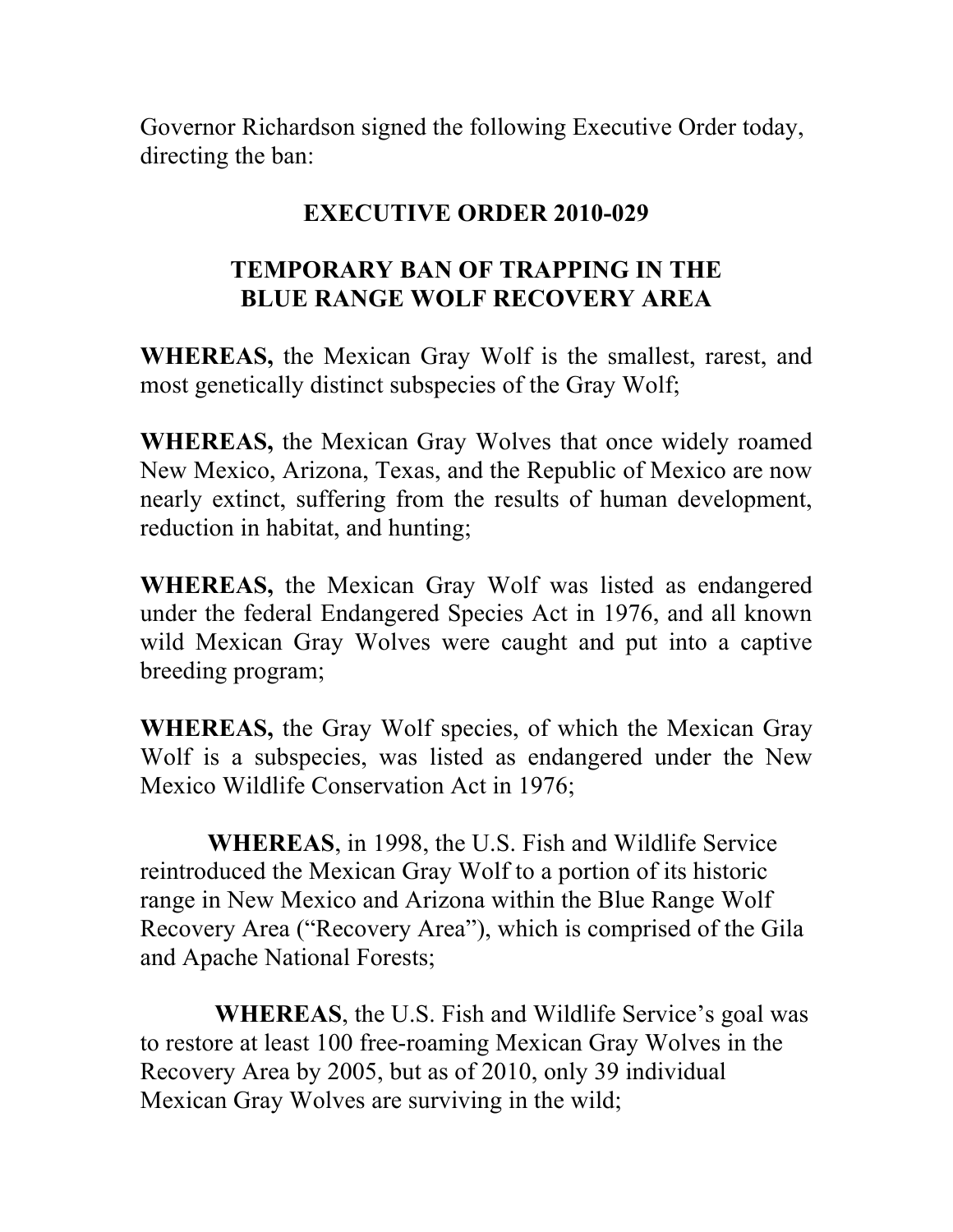**WHEREAS,** pursuant to the New Mexico Wildlife Conservation Act, the State Game Commission has enacted rules which make it unlawful for any person to take (defined as harass, hunt, capture, kill, or attempt to do so) any threatened or endangered species or subspecies in the State of New Mexico;

**WHEREAS,** under the New Mexico Wildlife Conservation Act endangered species may only be removed, captured, or destroyed with prior authorization by permit given by the Director of the Department of Game and Fish ("Department") where necessary to alleviate or prevent damage to property or to protect human health;

**WHEREAS,** trapping and snaring activities occur in New Mexico within the Recovery Area even though such activities are negatively impacting the Mexican Gray Wolf, as traps and snares do not discriminate between Mexican Gray Wolves and the game animals intended to be taken;

**WHEREAS,** Mexican Gray Wolves may suffer injury or death while caught in a trap or snare due to dehydration, exposure to weather, or predation by other animals;

**WHEREAS,** in the last eight years, in the Recovery Area located in New Mexico, there have been six confirmed and three probable Mexican Gray Wolves that have been trapped, five of which have sustained injuries from traps or snares, including two Mexican Gray Wolves that had injuries severe enough to result in leg amputations;

**WHEREAS,** missing toes, claws, or other injuries can inhibit the Mexican Gray Wolves' ability to catch prey and may actually increase the risk of livestock predation, as domestic livestock are easier to capture than native prey such as elk or mule deer;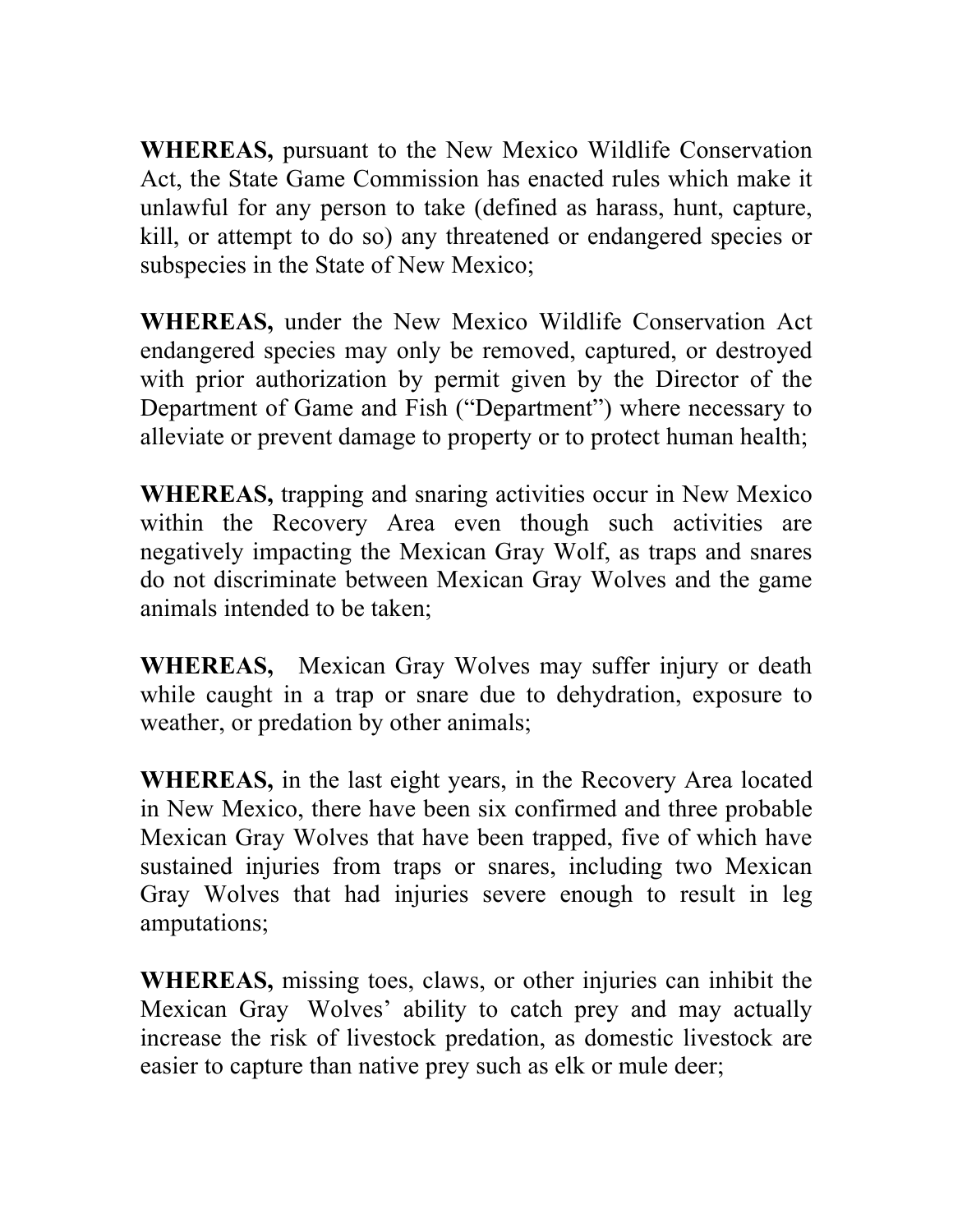**WHEREAS,** Mexican Gray Wolves require adequate prey and freedom from indiscriminate traps and snares to thrive in the Recovery Area; and

 **WHEREAS,** tourism for watching the Mexican Gray Wolf has had almost no chance to develop inNew Mexico, because the Mexican Gray Wolf population has not grown as planned.

**NOW THEREFORE,** I Bill Richardson, Governor of the State of New Mexico, by virtue of the authority vested in me by the Constitution and the laws of the State of New Mexico, do hereby order the Department of Game and Fish to carry out the purpose of the New Mexico Wildlife Conservation Act, which requires endangered species, including the Mexican Gray Wolf, be protected and direct the Department of Game and Fish to temporarily ban trapping in the portion of the Blue Range Wolf Recovery Area located in New Mexico. The ban shall:

1. Prohibit trapping by persons licensed to trap pursuant to NMSA 1978, Section 17-5-5 and youth under the age of twelve years. This prohibition should not affect the right of a resident to trap animals in order to protect livestock, domesticated animals, or fowl. The ban shall be in effect for six months starting on November 1, 2010, while the two studies described below are completed.

2. Prohibit all methods of capturing a furbearer on land or in water, including leg-hold traps, neck and leg snares, Conibear kill traps, body-crushing traps, natural and man-made cubby sets, and other methods of trapping specified in 19.32.2.10 NMAC. The New Mexico Department of Game and Fish and the government of the United States and its agencies are exempted from this closure if the Mexican Gray Wolves require capture for medical treatment, monitoring, or relocation.